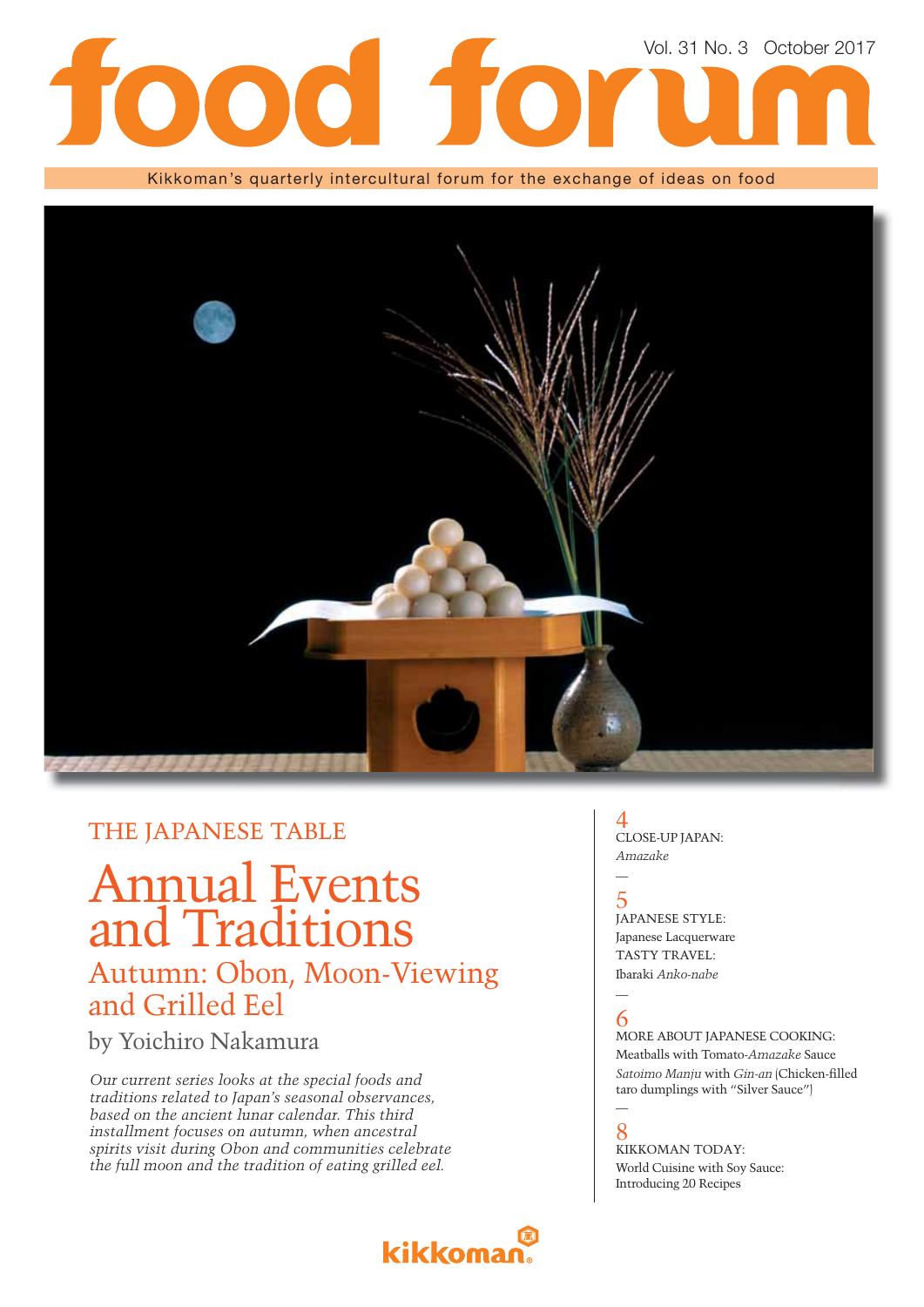# Annual Events and Traditions Autumn: Obon, Moon-Viewing and Grilled Eel





### **Obon: Return of the Ancestral Spirits**

In Japan, the fifteenth day of the seventh month by the old lunar calendar has long been believed to be the time when the spirits of ancestors return to visit the living. During the several days surrounding this date, called Obon, a series of family rituals are observed to welcome, entertain and send off these spirits. Offerings to them include rice ball sweets called *botamochi*, or *ohagi*, depending on the season, and *somen* noodles, all of which are later partaken by the family. *Somen* noodles are offered to pray for good health, stemming from an old Chinese tradition. *Botamochi* made on the first day of Obon, when returning spirits are thought to arrive, were called *ochi-tsuki botamochi*, or "settling-down rice ball sweets." *Botamochi* are made of steamed non-glutinous rice and glutinous rice lightly pounded in a mortar, and formed into oval balls. These are then either coated with a layer of sweet adzuki bean paste, or sprinkled with sesame or roasted soybean powder (*kinako*). Both *botamochi* and *ohagi* are not only presented as offerings during Obon; they are also

enjoyed at other celebrations, and shared with friends and neighbors. In some areas, it was also an Obon tradition for the community to gather at the local temple and eat their fill of udon noodles.

Obon falls during harvest time, so offering vegetables to the deities was another way of expressing gratitude for a bountiful harvest. Eggplant and cucumber were used to fashion figurines of oxen and horses as mounts to transport the deities.

*Bon-odori* dances, also held during Obon, remain among the most diverse and colorful of Japanese performing folk arts. Young people would gather beneath the full moon and dance the night through, and it was

often during these events that romance would blossom. The next day, offerings of food were brought to the seaside or riverside, where fires were lit. There, the invisible spirits would be sent off to the heavens, with entreaties

to return the following year.

This fire-lighting custom evolved into a special summer event held in Kyoto, where bonfires are set alight across mountain slopes surrounding the city to create the enormous character *Dai*, meaning "large" or "great," to send off the ancestral spirits.

Important among Obon rituals is offering water to the ancestral spirits. Offerings may include a basin of water and vegetables such as chopped eggplant and cucumber, or sometimes uncooked rice. In some areas of the country, offerings of hot tea are made to ancestral spirits as many as 75 times a day during Obon, reflecting an old tradition of offering tea to the Buddha.



**Daimonii fires on Kyoto's mountainside**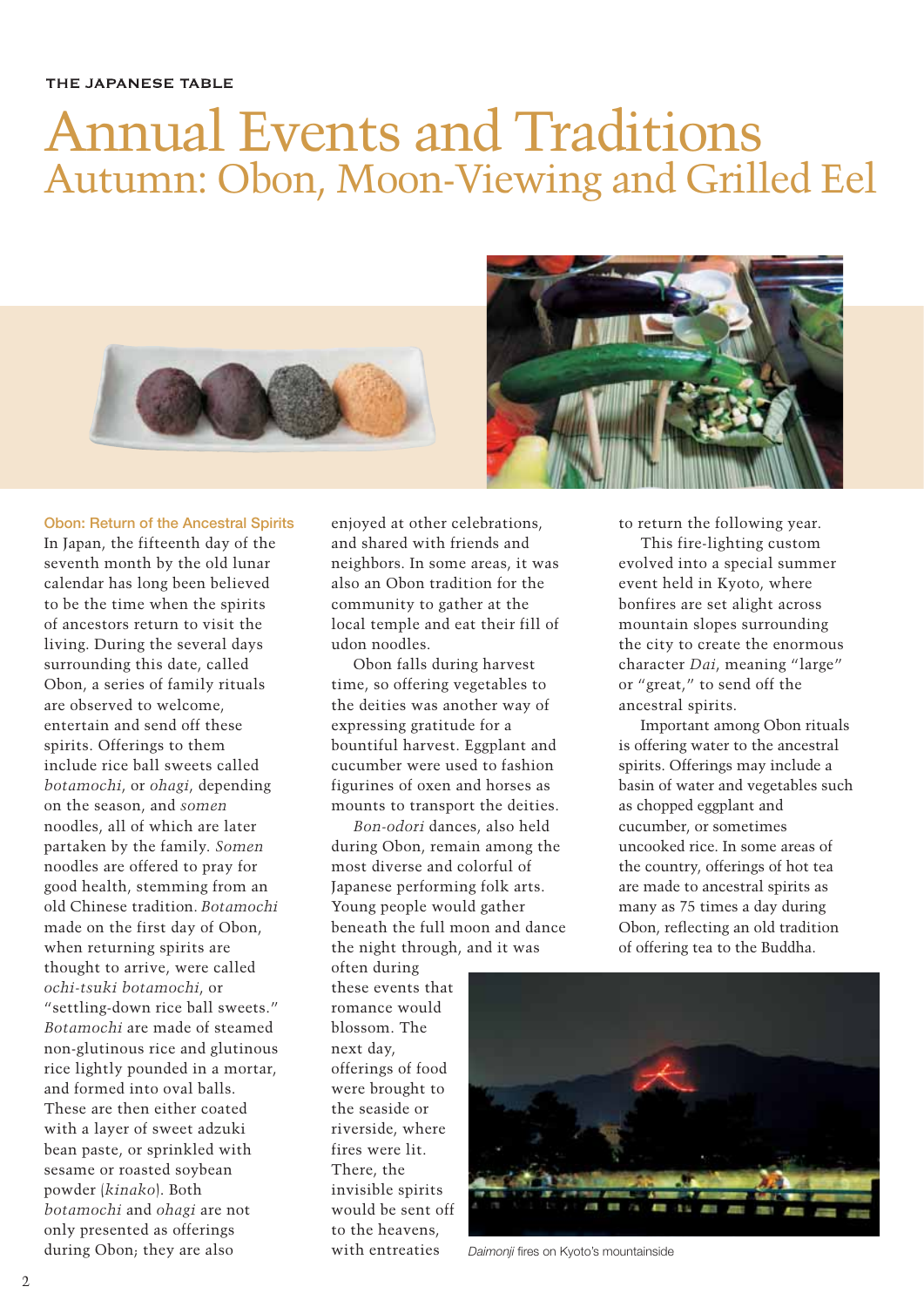

From left: *Botamochi* offered to the spirits are also shared by friends and family during Obon; oxen figures made of eggplant and horses of cucumber are offered to the spirits during Obon season; eel grilled over charcoal.

There was also a belief that ancestral spirits returned in the form of living creatures, and for that reason, meat and fish were not eaten during the Obon season. The author recalls his grandmother once telling him one night when a moth entered the room attracted by the light not to kill it, as it might be the spirit of an ancestor.

### **Moon-Viewing**

People around the world share a sense of wonder at the beauty of the full moon. Moon-viewing, or *otsukimi*, takes place during the eight month of the lunar calendar, when people enjoy the especially large and beautiful full moon. *Tsukimi-dango* are steamed and kneaded rice flour balls traditionally offered to the moon on the day of *otsukimi*. These are accompanied by a vase of *susuki* grass, an early blossoming field grass, and justharvested vegetables such as *satoimo* (taro). The inclusion of *susuki* expresses the hope that the rice, still growing lushly in the paddies, will ripen as abundantly as the grass. *Satoimo* has been cultivated in Japan long before rice cultivation was introduced, so their appearance among the offerings provides a

glimpse of ancient beliefs for giving thanks for the harvest. On this night only, it is the custom that children are allowed to make off with the *tsukimi-dango* and offerings—perhaps a remnant of the belief that when the offerings disappear, it was the ancestral spirits—temporarily assuming the shape of innocent children—who have accepted them. *Otsukimi* rituals are held again on the thirteenth day of the ninth month of the lunar calendar in many areas, and offerings on this occasion include chestnuts, a valued and favorite food since antiquity.

### **Grilled Eel**

Since long ago, eel has been treasured as a highly nutritious food. A custom has been passed down of eating grilled eel (*kabayaki*) to provide nourishment to build up physical strength during a time when the seasons are changing. *Kabayaki* is made by skewering sliced-open eel and grilling it with a thick and savory soy sauce-flavored sauce that contains mirin, which adds a mild sweetness. Around the middle of the Edo period (roughly 1700-1800), mirin became more widely available as a seasoning, and this helped

increase the popularity of grilled eel. Interestingly, the manner in which eel is prepared for *kabayaki* differs between Japan's eastern Kanto and western Kansai regions. In Kansai, the eel is slit along the belly, skewered and grilled as-is; in Kanto, the eel is slit along the spine and steamed before grilling. The lively business enjoyed by *unagiya* restaurants specializing in eel around this time of year is a nostalgic and notable event in modern Japanese cuisine, and one that is still enjoyed today. *Translated by Lynne E. Riggs*

#### **cover**

*Tsukimi-dango* and *susuki* grass are offered during moon-viewing celebrations.

#### **Author's profile**

Yoichiro Nakamura, Ph.D.; born in 1943. A specialist in historical and folklore resources, Prof. Nakamura was formerly professor at Shizuoka Sangyo University (SSU), and is currently guest researcher at the SSU Institute of Research and Development. His major works include: *Iruka to nihonjin* ("Dolphins and Japanese," 2017); *Myanmar: Ima, ichiban shiritai kuni* ("Myanmar: the country we're most curious about," 2013); *Bancha to shomin kissashi* ("Bancha tea and the history of popular tea drinking," 2015); and *Washoku bunka booklet 2*: *nenchu gyoji to shikitari* ("Washoku culture booklet, no. 2: annual events and traditions," 2016).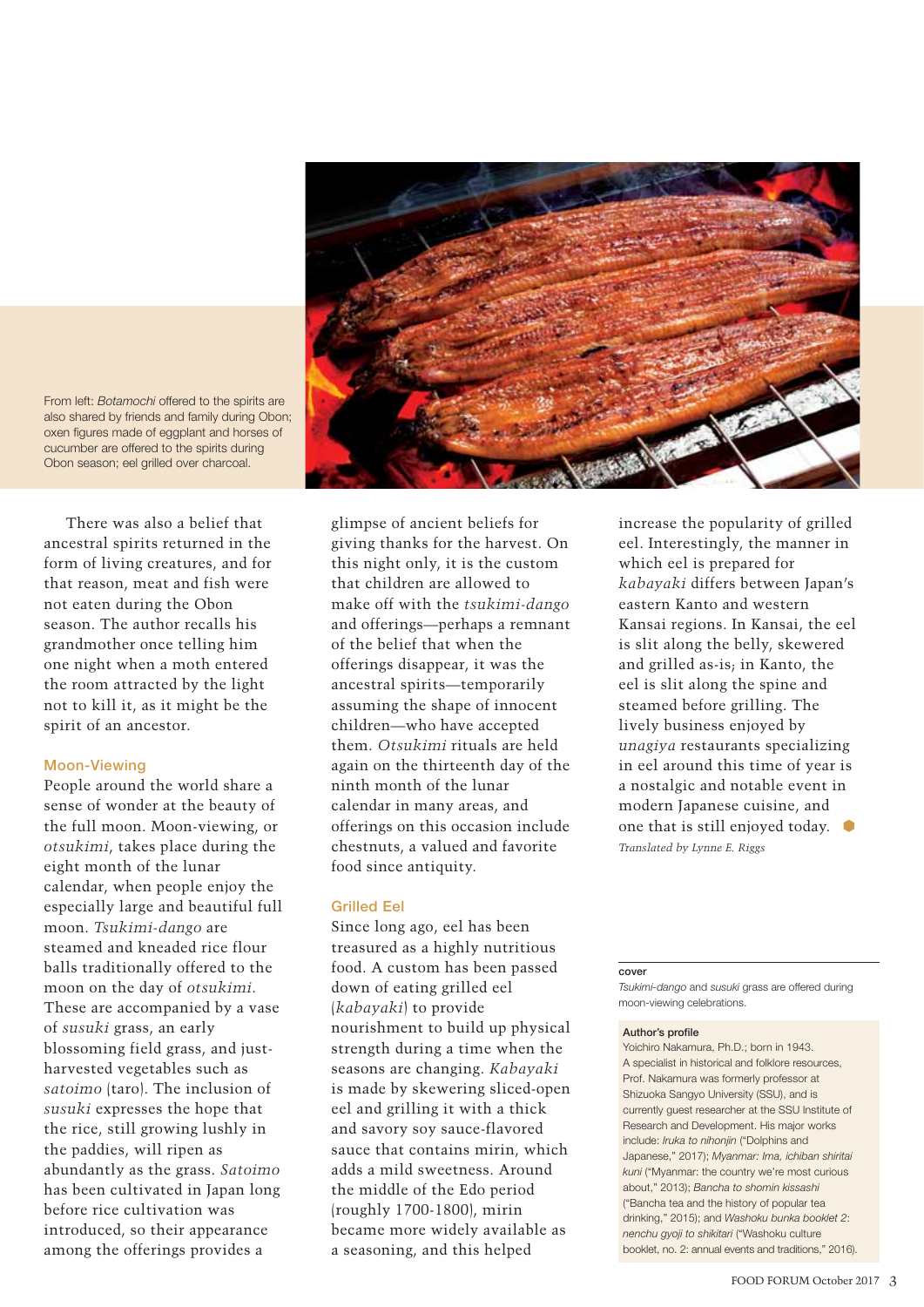

**CLOSE-UP JAPAN** *Traditions and trends in Japanese food culture* 



Clockwise from left: Warm *amazake*; *amazake* ingredients rice and sake lees

# *Amazake*

A traditional Japanese drink, sweet *amazake* is made from fermented rice. This creamy white beverage is traditionally prepared by adding water and malted rice to cooked rice, before storing it at about 60°C (140°F). *Aspergillus* mold decomposes and saccharifies the rice starch, which produces *amazake's* natural sweetness. *Amazake* literally means "sweet liquor," however, the traditional type made from cooked rice and



Various *amazake* products are available in bottles, cans and other packaging.

*Amazake* is popular among the healthconscious

malted rice has an alcohol content of less than one percent. This beverage has been around for centuries: it was sold on streets yearround during the Edo period (1603- 1867), and was particularly enjoyed as a restorative against fatigue on hot summer days. These days, warm *amazake* is more commonly served at temples and shrines during New Year's to visitors hoping to ward off the chill of winter.

There are essentially two kinds of *amazake*. The traditional type is made from cooked rice and malted rice; the other is prepared by dissolving *sakekasu* (sake lees) in hot water then adding sugar. Today,

most *amazake* falls into the former category; some of these contain both malted rice and sake lees to improve palatability, while others have added salt—and so the taste of *amazake* differs, depending on the manufacturer. In recent years *amazake* has gained popularity among the health-conscious, as its beneficial nutrients are composed of essential amino acids, glucose, B vitamins, dietary fiber and oligosaccharides. Some *amazake* is blended with cereals, banana, citrus or apple; it can be found canned, bottled, in cartons or freeze-dried. The broad range of *amazake* foods on the market includes *amazake*-flavored soymilk, ice cream and candies, as well as bread made with *amazake*. *Amazake* is also a healthy alternative to sugar, and has found popularity as an additive to seasonings such as dressings, sauces and soups, as well as cakes, cookies and iellies.  $\bullet$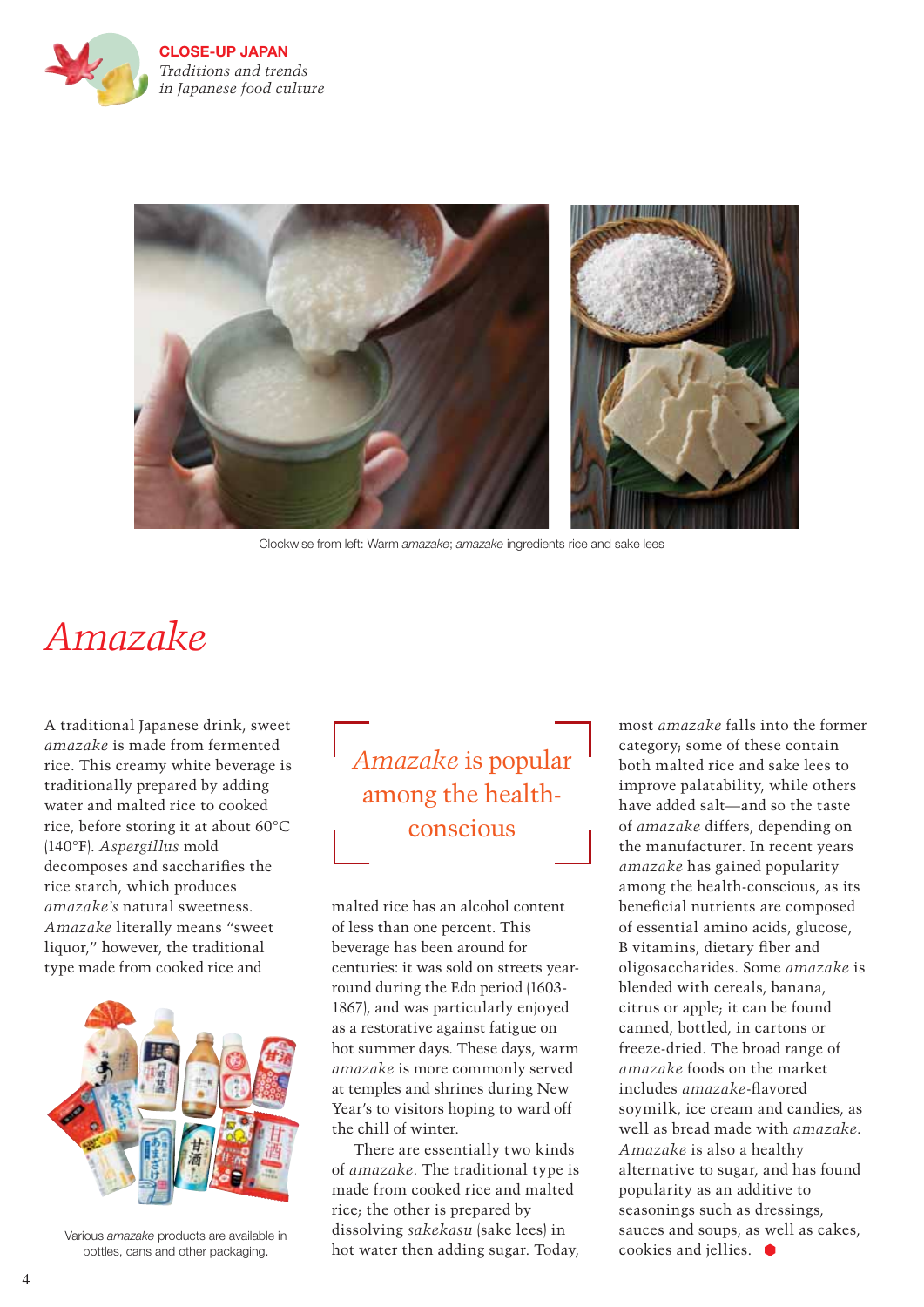

# Japanese Lacquerware

In English, the term "japan" is synonymous with Japanese lacquerware. Japan has for centuries been renowned for its lacquerware—wooden dishes and utensils layered with a varnish made from the sap of the Japanese lacquer tree. Sealing and protecting wooden ware with lacquer, or *urushi*, makes it resistant to cracks and stains; its low heat conductivity allows a lacquered dish containing, for example, hot soup, to be held comfortably by hand, and sipped directly from the mouth—perfectly

suited to traditional Japanese dining etiquette. The beauty of lacquer is also essential to the Japanese aesthetic, in that it enhances the appeal of the food itself. Lacquerware is versatile; it may be used every day, but is elegant enough for use on important occasions, such as during the New Year and other celebratory rituals. The distinctive lacquerware used on these special observances is often exquisitely decorated with hand-painted details, and inlaid with gold or mother-of-pearl.



From left: lacquerware for daily use; celebratory lacquerware used during the New Year



### Ibaraki *Anko-nabe*

*Anko-nabe* is a popular winter dish enjoyed in Ibaraki Prefecture, where anglerfish, or *anko*, are common along the coast. This hotpot dish includes various parts of anglerfish boiled in miso- or soy sauce-based dashi broth with vegetables, tofu and other ingredients. Anglerfish are deep-water fish; the edible female is about 1 to 1.5 meters (40-60 in.) long. Because these fish are too soft and slimy to cut up on a chopping board, they are prepared using the traditional *tsurushi-giri* technique, which involves cutting up the fish while suspended from a hook. In Japan, almost all parts of the anglerfish are eaten, including fins, skin, gills, liver, stomach, ovaries and flesh—referred to as the "seven tools of the anglerfish" in Japanese. The steamed liver is called *ankimo* and is considered a delicacy that may be eaten alone, or added to the hotpot soup for extra flavor.  $\bullet$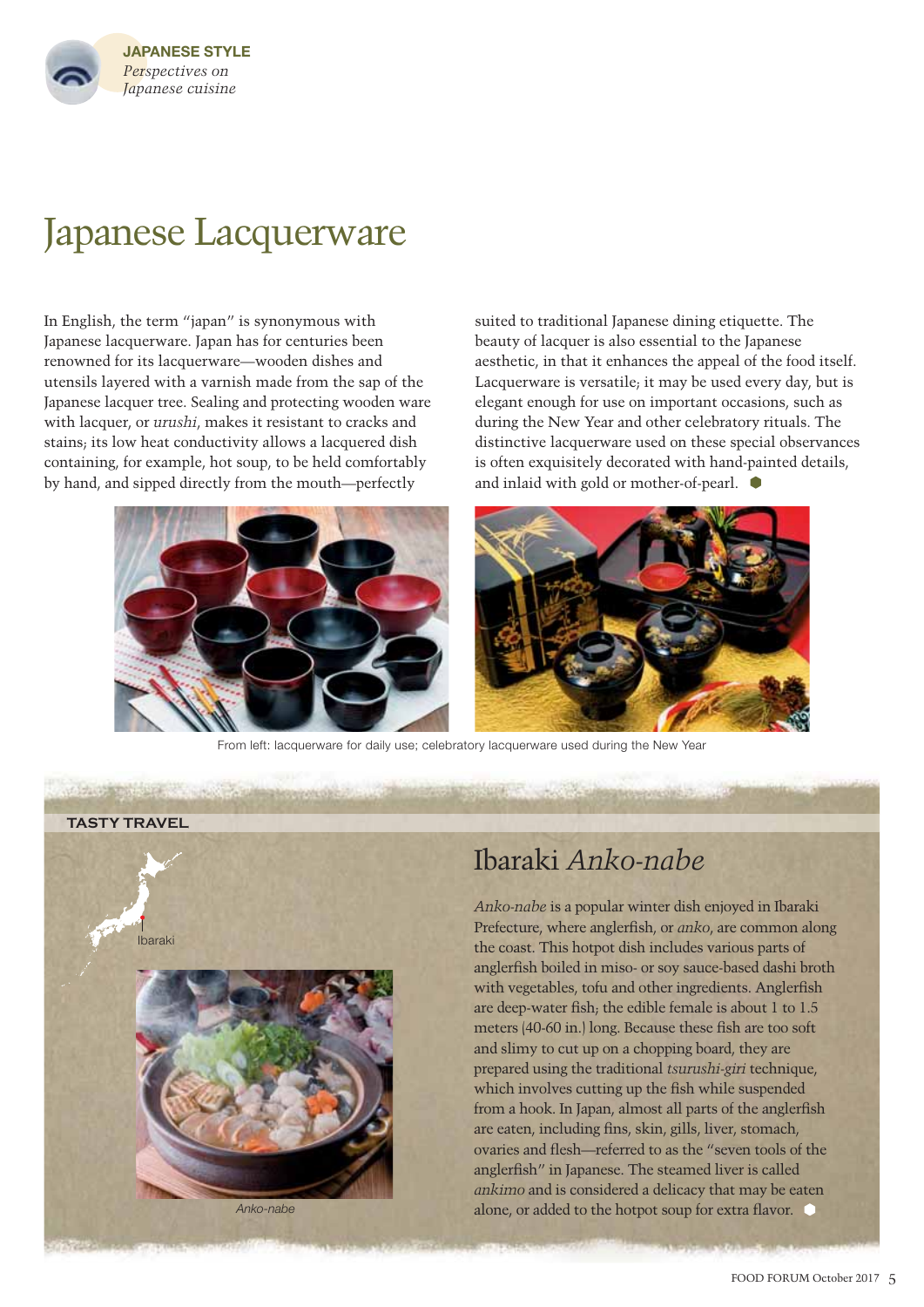



# MEATBALLS WITH



*Genmai amazake*

#### **Serves 3-4**

485 kcal Protein 27.2 g Fat 29.1 g (per person)

### **Tomato sauce**

- 1 can whole tomatoes, 400 g / 14 oz. (approx. 1 lb.)
- 150 ml / 3 /5 C *genmai amazake*\*
- 2 thin lemon slices
- Lemon zest, 1/4 the amount from one lemon
- 1 T Kikkoman Light Color Soy Sauce\*\*

### **Meatballs**

- $\bullet$  1  $\frac{1}{2}$  t butter
- 1/2 onion chopped, 80 g / 2.7 oz. • 40-50 g / 1.4-1.7oz. slice of bread
- or baguette • 500 g / 18 oz. ground beef-pork mix\*\*\*
- Lemon zest, 1/2 3/4 the amount
- from one lemon
- 4 t *genmai amazake* • 1 ½ t Kikkoman Soy Sauce
- 1/6 t salt
- 1 egg
- Olive oil

A little sugar is often added to many Japanese recipes to sweeten savory dishes; here, *amazake*'s fermented element imparts a gentle sweetness, while its thickness blends easily into the sauce. Lemon zest injects a refreshing accent. This tomato sauce is ideal served over vegetables for vegans.

1 Place the tomatoes with juice into a saucepan, along with *amazake*, lemon slices and zest, and light color soy sauce. Lightly mash together, then simmer over low heat for 10 minutes, stirring occasionally.

Remove lemon slices. Puree the sauce and set aside.

3Add the butter to a frying pan and sauté the chopped onion. Set aside.

4Soak bread in a bowl of water, drain and squeeze out moisture, then tear into small pieces.

 $5$ In a bowl, mix and knead well all the meatball ingredients, except for the egg. After kneading, add the egg and mix well.

 $6$ Form balls with a diameter of 4 cm / 1.5 in. each, weighing about 30 g / 1 oz. to make  $1$  a total of 24-26 meatballs.

7Add a small amount of olive oil to a frying pan. On medium-low heat, cook the meatballs until they are nicely browned.

 $\Omega$  Add meatballs to the sauce and simmer for 10 minutes over low heat. Taste and add a pinch of salt if needed.

9Serve the meatballs in a deep dish covered with the sauce.

- \* If *genmai* (brown rice) *amazake* is unavailable, substitute regular *amazake*. Please see page 4 of this issue regarding *amazake*.
- Kikkoman Soy Sauce may be substituted.
- \*\*\* Any ground meat may be used.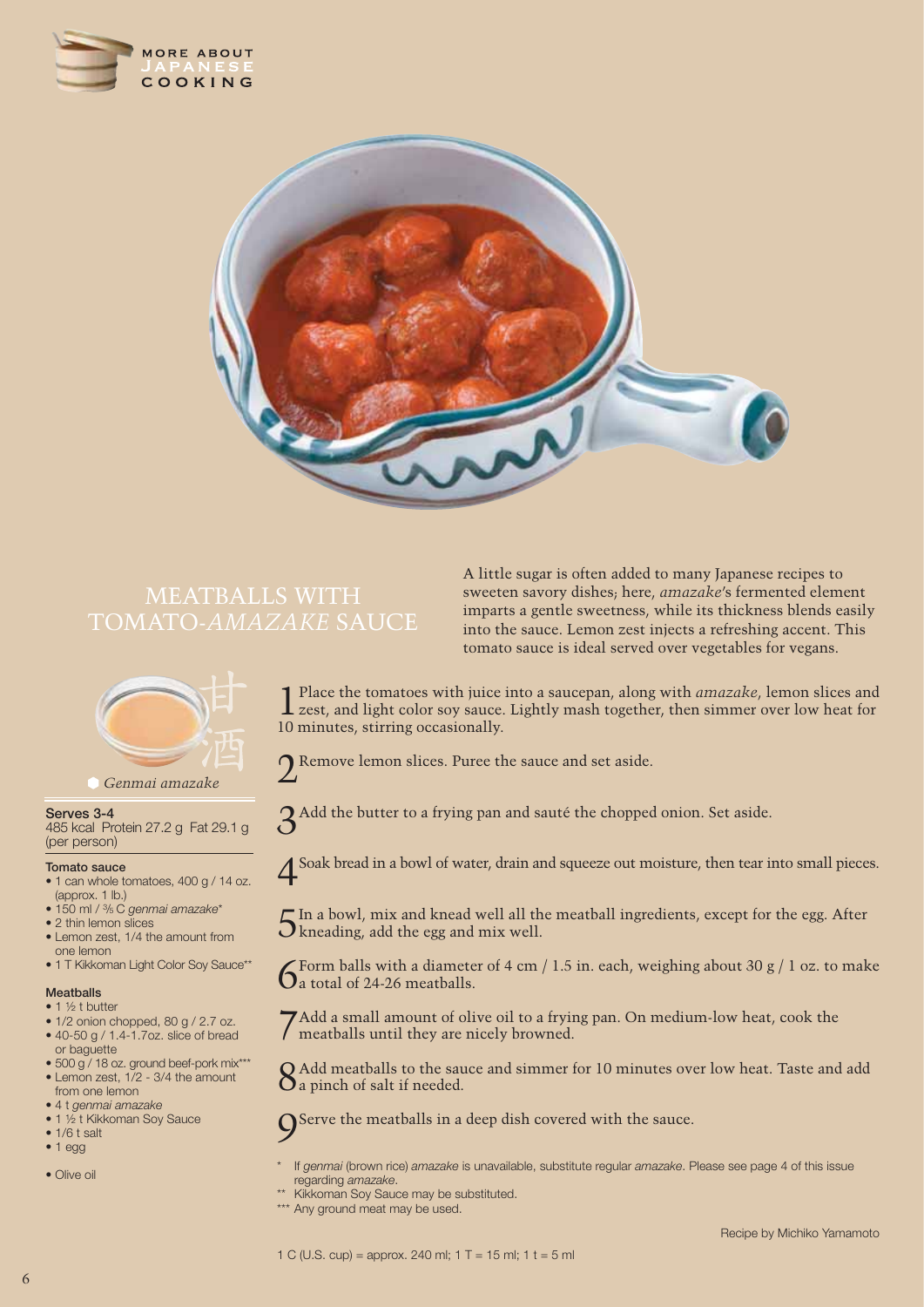

*Gin-an* sauce is a slightly thick, almost transparent dashi-based sauce, whose name literally translates as "silver sauce." *Gin-an* is often used in traditional Japanese dishes; its delicate transparency and subtle flavor complement the main ingredient of the dish.



*Satoimo*

#### **Serves 4**

144 kcal Protein 5.8 g Fat 6.0 g (per person)

- 300 g / 10 oz. peeled *satoimo*, taro\*
- 1 T cornstarch
- Salt

#### **Chicken filling**

- 100 g / 3 oz. ground chicken\*\*
- 2 T chopped onion
- 1t Kikkoman Soy Sauce
- 1 t sake
- A knob of grated ginger
- 1 t cornstarch
- Cornstarch
- Vegetable oil for deep-frying

### *Gin-an* **"Silver Sauce"**

### • 240 ml / 1 C dashi

- 2 t Kikkoman Soy Sauce
- 1 T Kikkoman Manjo Mirin
- Salt
- 1/2 T cornstarch and 1/2 T water, mixed together
- *Momiji-oroshi*\*\*\* for garnish, wasabi or grated ginger may be substituted

1 Cut each peeled *satoimo* in half and place in a heat-resistant dish covered loosely  $\perp$  with plastic wrap. Microwave for 3 minutes at 600 W. While still hot, mash up the *satoimo* with the cornstarch and a pinch of salt. Divide into four balls of equal portions and set aside.

 $\bigcap$  In a bowl, blend well all the ingredients for the chicken filling; form into four balls of  $\angle$  equal size.

3Make one dumpling at a time. Cut a sheet of plastic wrap and lightly powder withcornstarch to prevent the *satoimo* from sticking to the wrap. Take one *satoimo* ball and press into a round on the sheet of plastic wrap. Then place a single ballportion of the chicken filling onto its center (*see photo*). Form a "dumpling" using the wrap to completely cover the filling.



Repeat to make four dumplings. Remove wrap; sprinkle cornstarch on palms of hands to complete forming the dumplings.

**4** Heat oil in a frying pot to 140 °C / 285 °F. Gently place the dumplings into the pot, to prevent them from falling apart; deep-fry for 5-6 minutes. Take care that the dumplings do not turn brown. Remove from pot, set aside and drain.

In a small saucepan simmer the ingredients for the *gin-an* sauce briefly over medium heat, stirring until the sauce thickens.

Serve each taro dumpling in an individual bowl topped with the sauce. Garnish with *momiji-oroshi*.

- If taro is unavailable, potatoes may be substituted.
- \*\* If preferred, other ground meat such as beef or pork may be used.
	- \*\*\* *Momiji-oroshi* is daikon grated with chili pepper. For easy prep, push a chopstick lengthwise into a daikon to make a hole; insert a chili into the hole, then finely grate together.

Recipe by Kikkoman Corporation